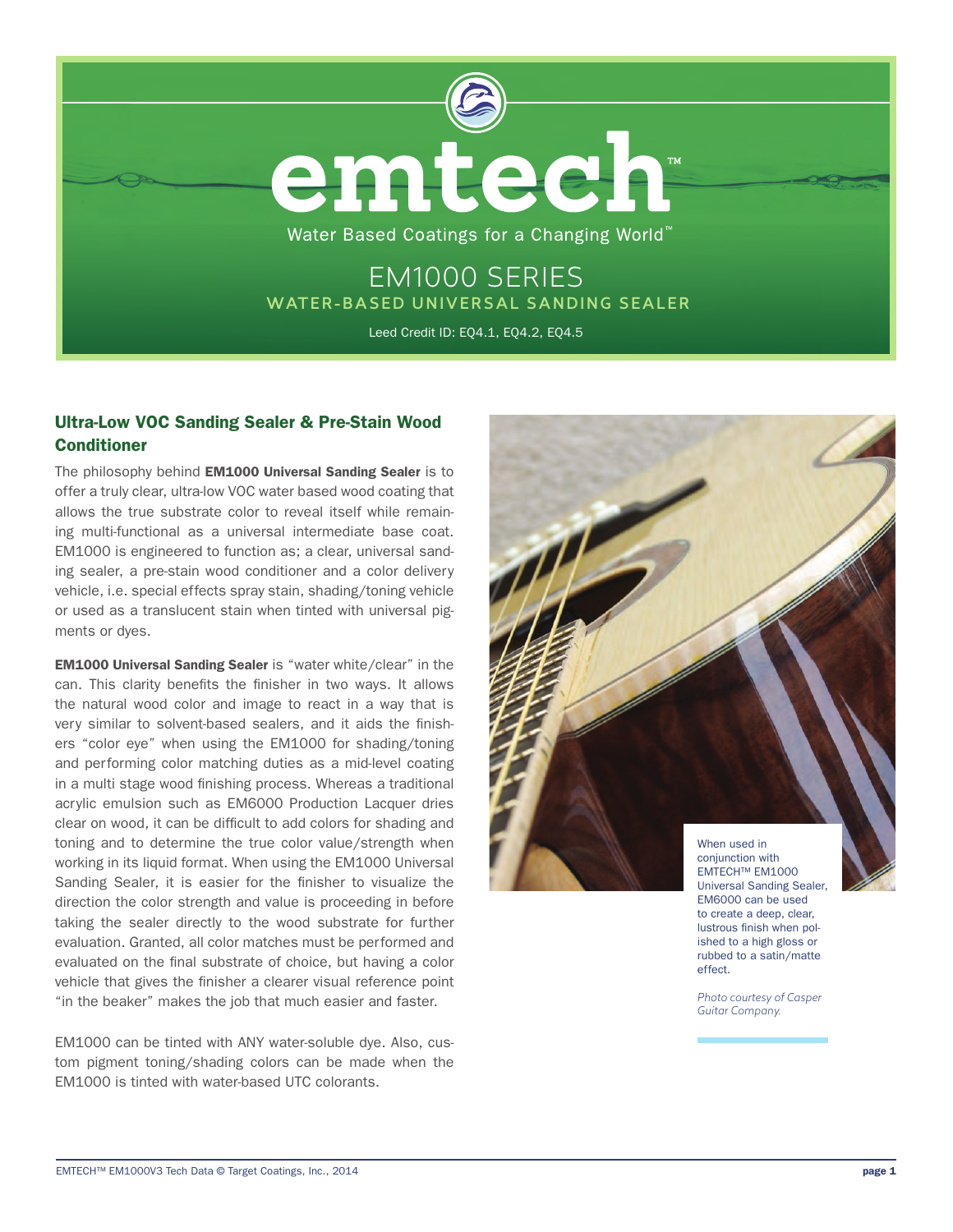

# EM1000 SERIES

WATER-BASED UNIVERSAL SANDING SEALER

Leed Credit ID: EQ4.1, EQ4.2, EQ4.5

## Recommended Method of Application

Pre-Stain Conditioner: Some wood species require a pre-stain conditioning prior to stain application in order to prevent blotching or uneven color generation. Sand surface to be conditioned with 220-grit or finer sand paper to tighen the grain. Apply 1 coat of EM1000 Sanding Sealer reduced with water 50:50 as a conditioning pre-seal. Allow pre-seal to dry for 45 minutes to 1 hour before sanding and evaluating for color application.



Sanding Sealer: Use EM1000 Universal Sanding

Sealer undiluted to act as a traditional sanding sealer on all types of domestic and exotic wood species. Sand wood substrate with 220 or 320-grit sandpaper based on grain density and porosity of wood being sealed. Apply 2 coats of undiluted EM1000 Universal Sanding Sealer via spray or brush. The first coat of EM1000 will penetrate and dry-to-touch in 20 to 30 minutes. Allow to dry for a minimum of 1 hour before fine sanding and evaluting for clear top coat applications.

Tinting/Shading Vehicle Options: EM1000 Universal Sanding Sealer can be tinted with water-soluble dyes and UTC pigments for use as a shading/toning color vehicle. See the following directions.

## Recommended Tinting Colorants and Percentages by Liquid Volume

Water Soluble Dye: Add 0.50- 5.0% by liquid volume. Premix dye with warm water to make a liquid concentrate prior to adding into the reduced EM1000.

Universal Tinting Colorants (UTC): Add 1-5% UTC by liquid volume into EM1000. Thorough mix to ensure complete dispersion. Test the tinted blend to confirm complete compatibility between the EM1000 and the UTC of choice. Some UTC's may cause fisheye or other poor film forming defects in the dried EM1000.

| Spray Gun Set Up Recommendations* |                                             |
|-----------------------------------|---------------------------------------------|
| <b>Compressed Air HVLP</b>        | 1.3mm needle set and corresponding air cap. |
| Air-Assisted Airless              | .09 - .11 tip set                           |
| Airless                           | Fine tip set                                |

*\*Consult with spray gun manufacturer for specific air pressure settings.*

| <b>Physical Specifications</b>            |  |
|-------------------------------------------|--|
| Coatings Density: 8.60 lbs./Gal.          |  |
| Solids % by Weight: 23% nv                |  |
| VOC Content Actual: 51 Grams/Litre        |  |
| VOC Content Regulatory: 117 Grams/Litre   |  |
| <b>HAPS Content: 0.0</b>                  |  |
| pH: 8.0 - 8.5                             |  |
| Viscosity: 30 Sec Zahns #2 Cup            |  |
| Dry Time: 30-45 minutes at 3mils wet      |  |
| Spread Rate: 400sq ft. per Gallon @ 3mils |  |
| Appearance: Clear Liquid                  |  |
| Flash Point: Above 200°F                  |  |
| Shelf-Life: 24+ Months                    |  |

| <b>Features and Benefits</b>                               |  |
|------------------------------------------------------------|--|
| 100% Burn-In Technology                                    |  |
| Ultra clear resin formula                                  |  |
| Non hazardous / non flammable                              |  |
| Low sandpaper loading                                      |  |
| Easy spray/brush application                               |  |
| Fast dry and recoat time                                   |  |
| Water clean up                                             |  |
| Ultra low VOC                                              |  |
| <b>HAP's Free</b>                                          |  |
| Exceeds all national and<br>regional clean air regulations |  |